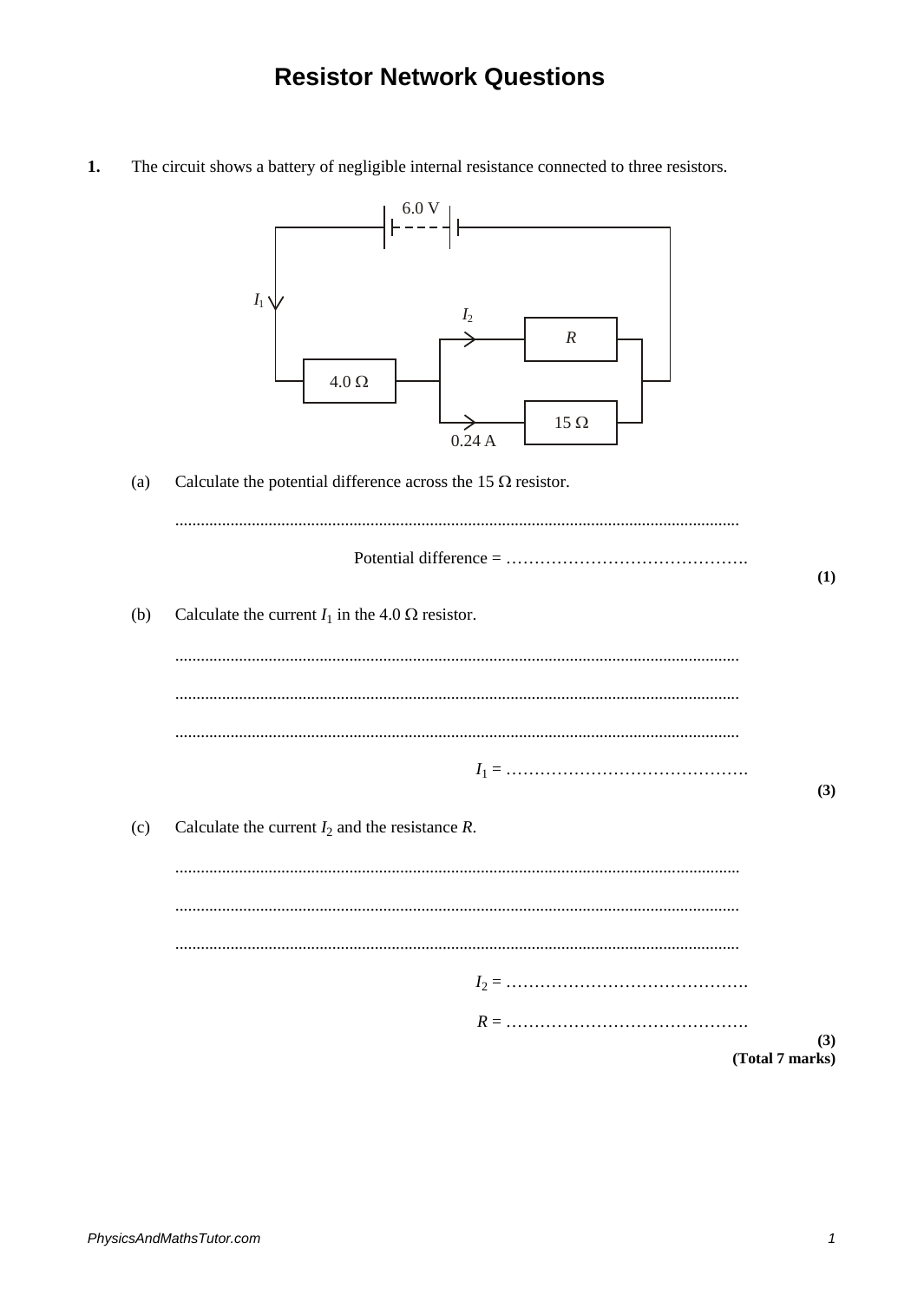$2.$ The circuit diagram shows a 12 V d.c. supply of negligible internal resistance connected to an arrangement of resistors. The current at three places in the circuit and the resistance of two of the resistors are given on the diagram.



Calculate the potential difference across the 4.0  $\Omega$  resistor.  $(a)$ 

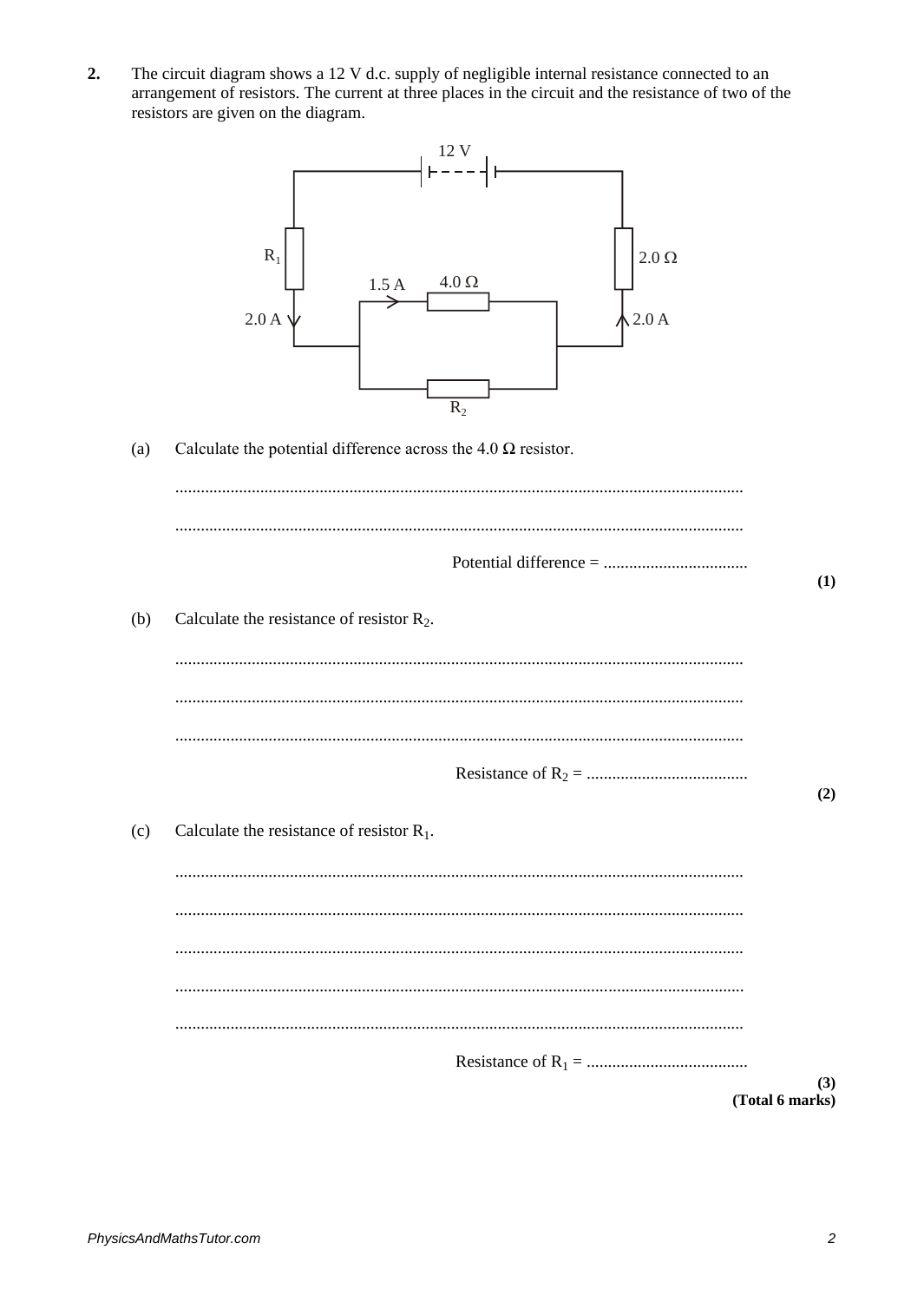**3.** State the word equation that is used to define charge.

Define potential difference.

……….……………………………………………………………………………………………. ……….……………………………………………………………………………………………. **(1)**

A 9.0 V battery of negligible internal resistance is connected to a light bulb.



Calculate the energy transferred in the light bulb when 20 C of charge flows through it.

**(2) (Total 4 marks)**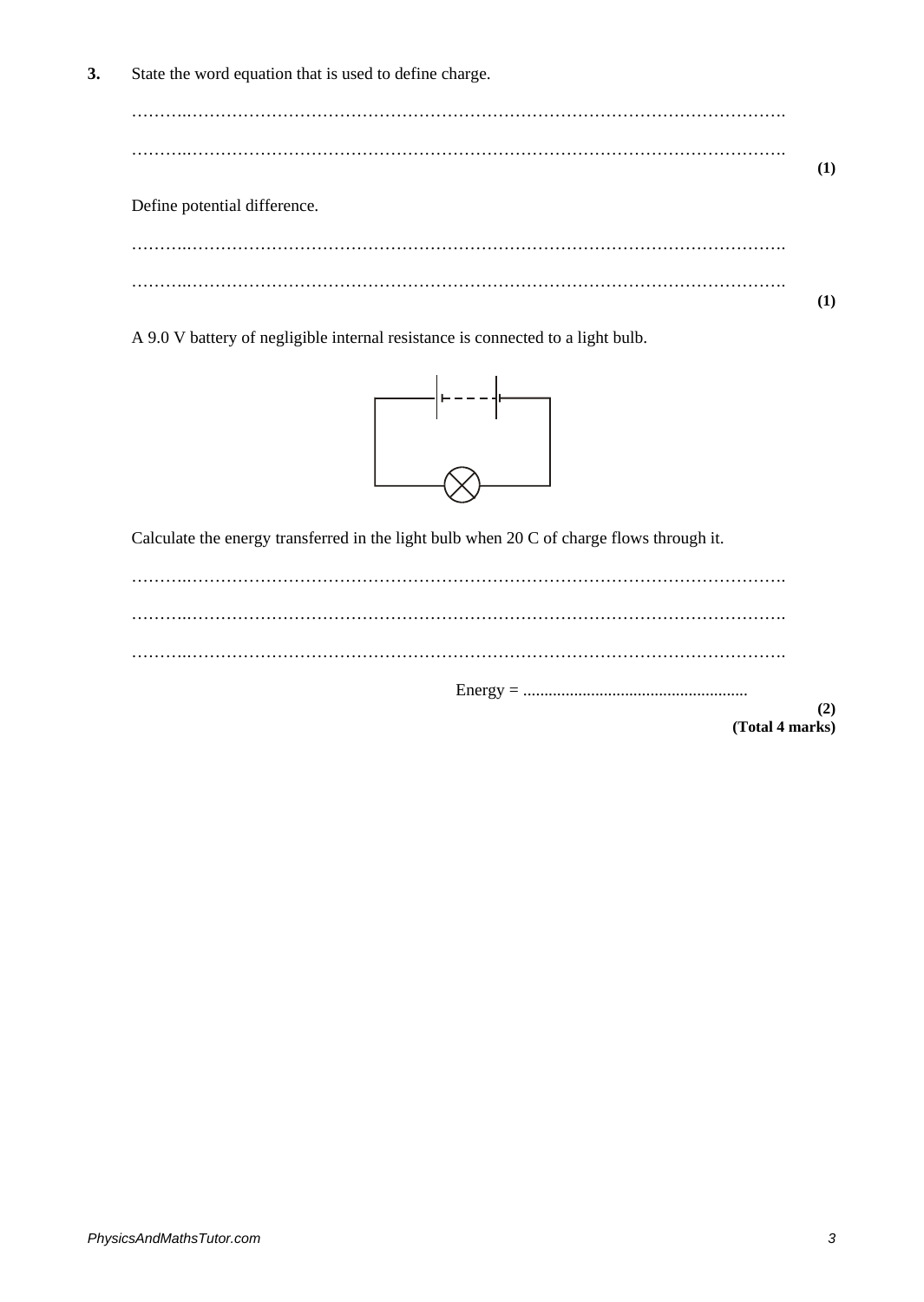4. The power supplies in the two circuits shown below are identical.



Write down the relationship between  $I_1$ ,  $I_2$  and I which must hold if the combined resistance of the parallel pair,  $R_l$ , and  $R_2$ , is to equal  $R_r$ .

|                                                                                                                                                                                          | (1)             |
|------------------------------------------------------------------------------------------------------------------------------------------------------------------------------------------|-----------------|
| Hence derive the formula for the equivalent resistance of two resistors connected in parallel.                                                                                           |                 |
|                                                                                                                                                                                          |                 |
|                                                                                                                                                                                          |                 |
|                                                                                                                                                                                          |                 |
|                                                                                                                                                                                          |                 |
|                                                                                                                                                                                          | (3)             |
| Use your formula to show that the resistance between the terminals of a low-resistance<br>component is hardly changed when a high-resistance voltmeter is connected in parallel with it. |                 |
|                                                                                                                                                                                          |                 |
|                                                                                                                                                                                          |                 |
|                                                                                                                                                                                          |                 |
|                                                                                                                                                                                          |                 |
|                                                                                                                                                                                          | (2)             |
|                                                                                                                                                                                          | (Total 6 marks) |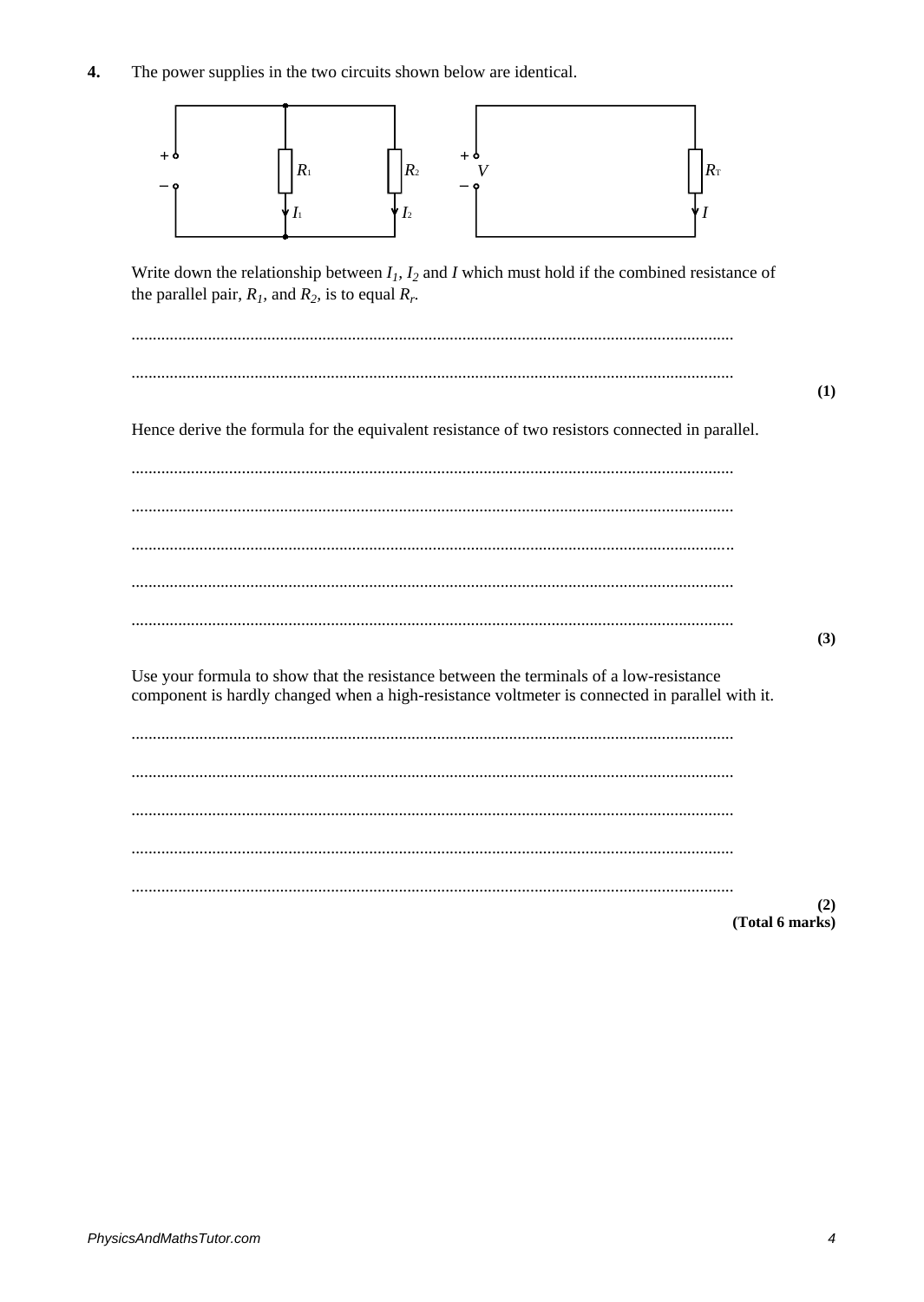5. Four 10  $\Omega$  resistors are connected as shown in the diagram.

| $10\,\Omega$<br>$10\,\Omega$<br>$10\,\Omega$<br>$10\,\Omega$<br>Calculate the total resistance of the combination. |                        |
|--------------------------------------------------------------------------------------------------------------------|------------------------|
| $Total resistance = 100$                                                                                           |                        |
| Comment on your answer and suggest why such a combination of resistors might be used.                              | (3)                    |
|                                                                                                                    |                        |
|                                                                                                                    |                        |
|                                                                                                                    | (2)<br>(Total 5 marks) |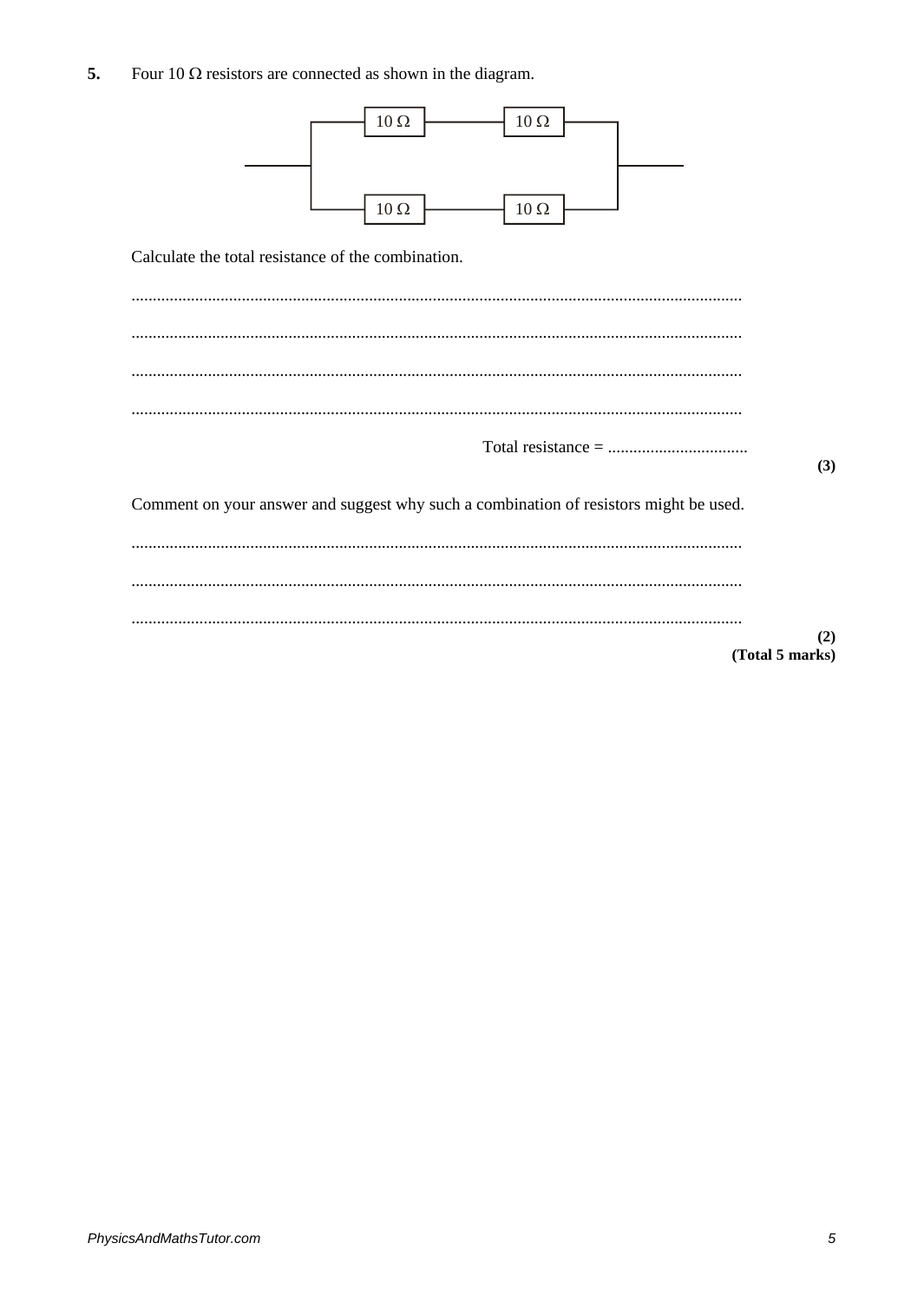6. A cell of negligible internal resistance is connected in series with a microammeter of negligible resistance and two resistors of value 15 k $\Omega$  and 25 k $\Omega$ . The current is 150 µA. Draw a circuit diagram of the arrangement.

 $(1)$ 

Show that the e.m.f. of the cell is 6.0 V.

 $(2)$ 

A voltmeter is now connected in parallel with the 25 k $\Omega$  resistor. Draw a diagram of the new circuit.

 $(1)$ 

When the voltmeter is connected the reading on the microammeter increases to  $170 \mu A$ . Calculate the resistance of the voltmeter.

(Total 7 marks)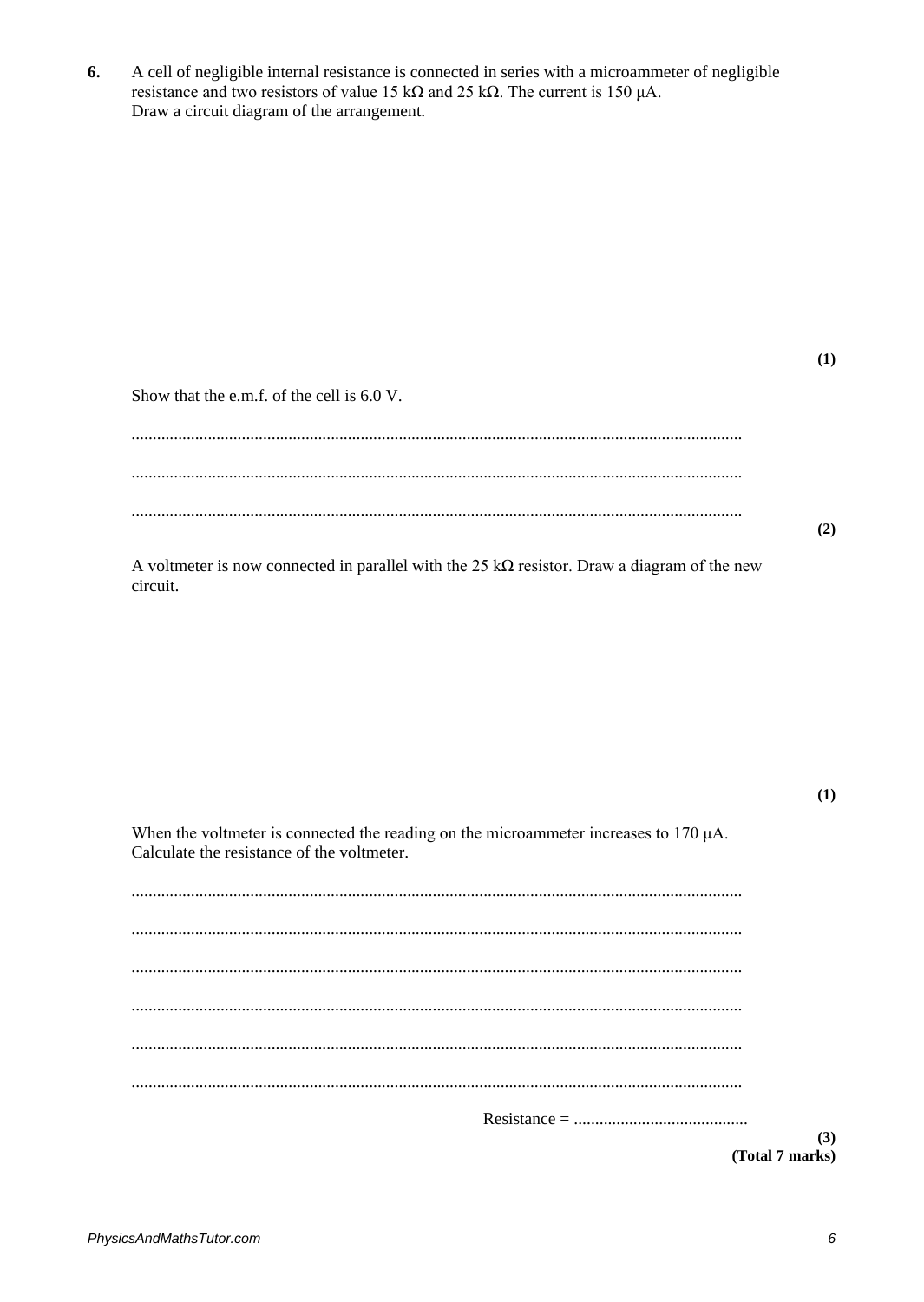**7.** The circuit shows a battery of negligible internal resistance connected to three resistors.



**8.** A torch has three identical cells, each of e.m.f. 1.5 V, and a lamp which is labelled 3.5 V, 0.3 A. Draw a circuit diagram for the torch.

|                                                                                                                                                                                                                 | (2) |
|-----------------------------------------------------------------------------------------------------------------------------------------------------------------------------------------------------------------|-----|
| Assume that the lamp is lit to normal brightness and that the connections have negligible<br>resistance. Mark on your diagram the voltage across each circuit component and the current<br>flowing in the lamp. |     |
|                                                                                                                                                                                                                 | (3) |
| Calculate the internal resistance of one of these cells.                                                                                                                                                        |     |
|                                                                                                                                                                                                                 |     |
|                                                                                                                                                                                                                 | (3) |
| (Total 8 marks)                                                                                                                                                                                                 |     |

**9.** The resistors  $R_1$  and  $R_2$  in circuit (i) are equivalent to a single resistor R in circuit (ii).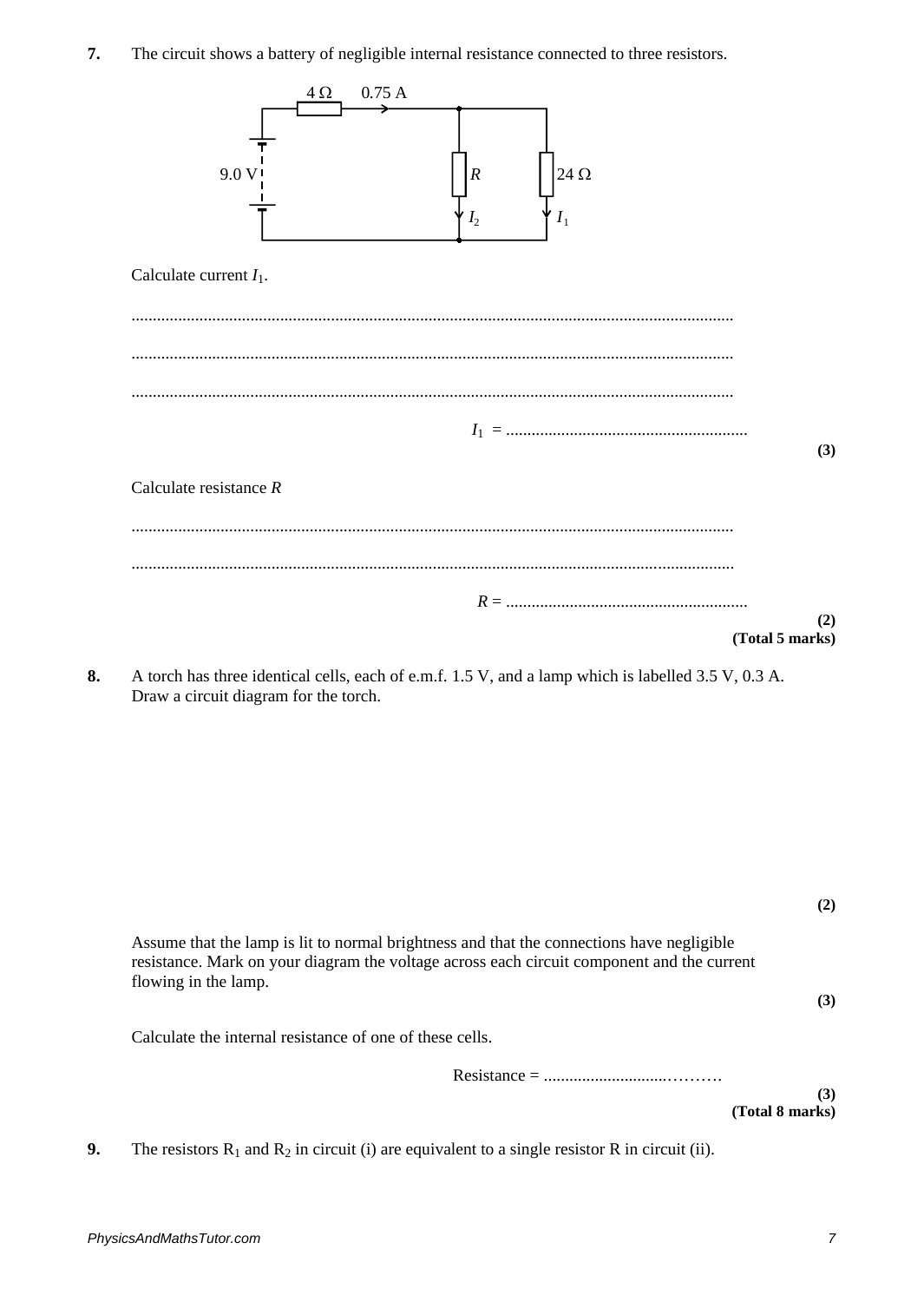

10. The graph shows the current-voltage characteristic of a semiconductor diode.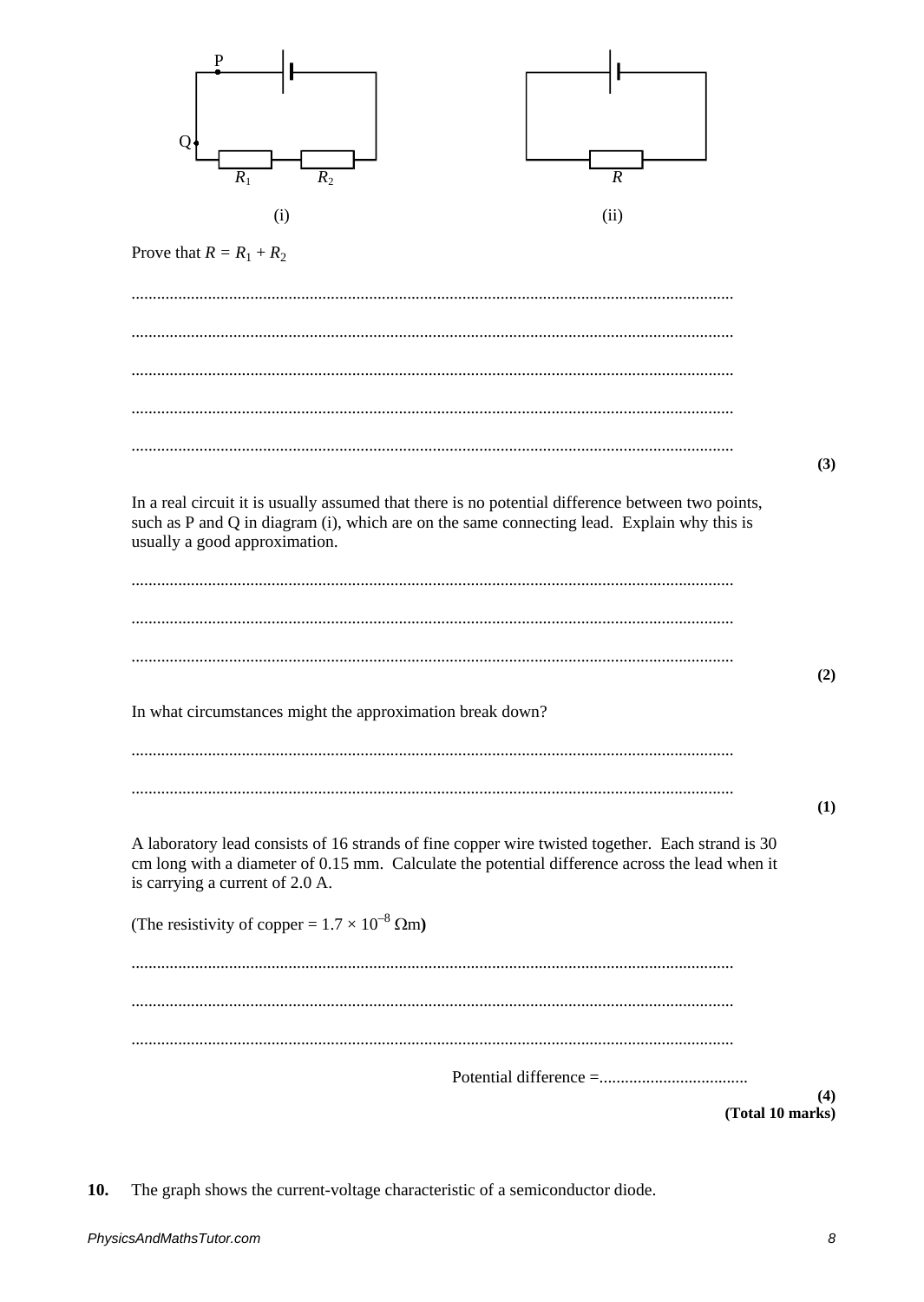

State, with a reason, whether the diode obeys Ohm's law.

| Show that when the voltage across the diode is 0.74 V its resistance is about 9 $\Omega$ . |  |
|--------------------------------------------------------------------------------------------|--|
|                                                                                            |  |

When the diode is connected in the following circuit, the voltage across it is 0.74 V.



 $(2)$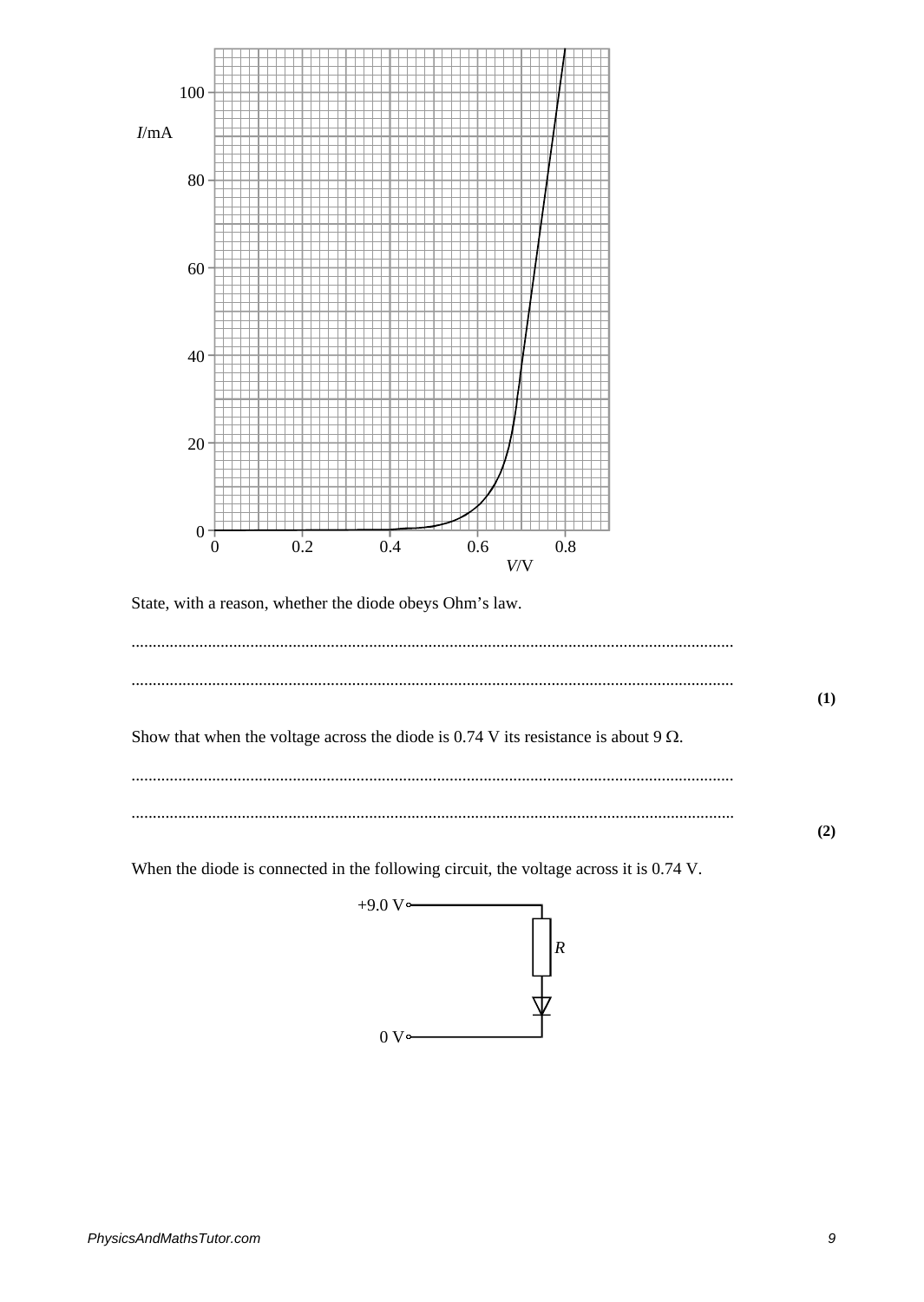Calculate the value of the resistance *R*.

Electronic circuit designers often use a simple model of this type of diode. This "model diode" has the following properties:

- (i) For any voltage below +0.7 V it does not conduct at all.
- (ii) Once the voltage reaches +0.7 V the diode can pass any size of current with no further increase in voltage.

Add a second graph to the grid above to show the current-voltage characteristic of this model diode.

> **(2) (Total 8 marks)**

**11.** A student investigates how the current in a resistor varies as the potential difference across the resistor is varied. Draw a suitable circuit diagram for the investigation.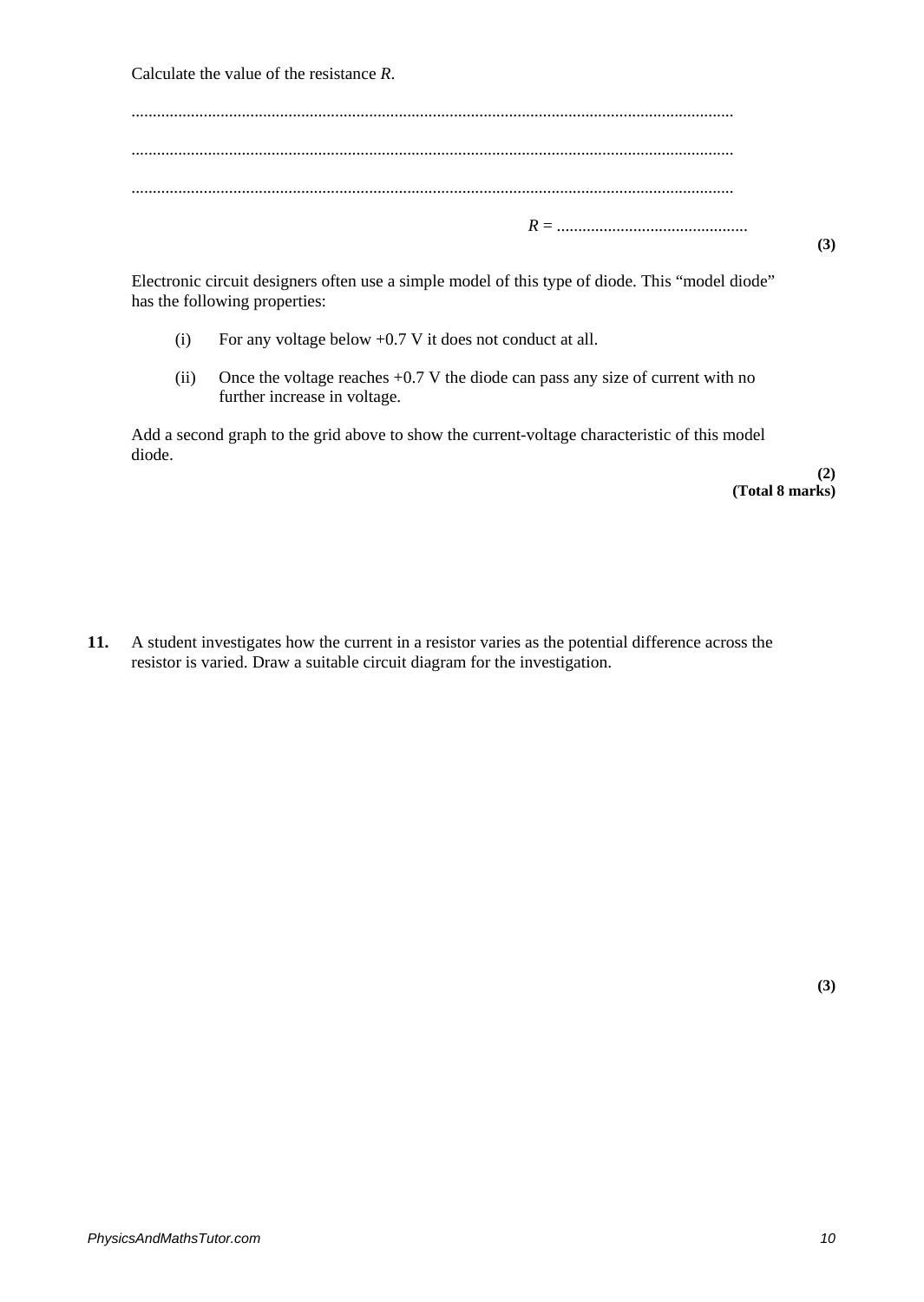## The graphs show the variation of current with potential difference for a filament lamp and for an ohmic resistor.

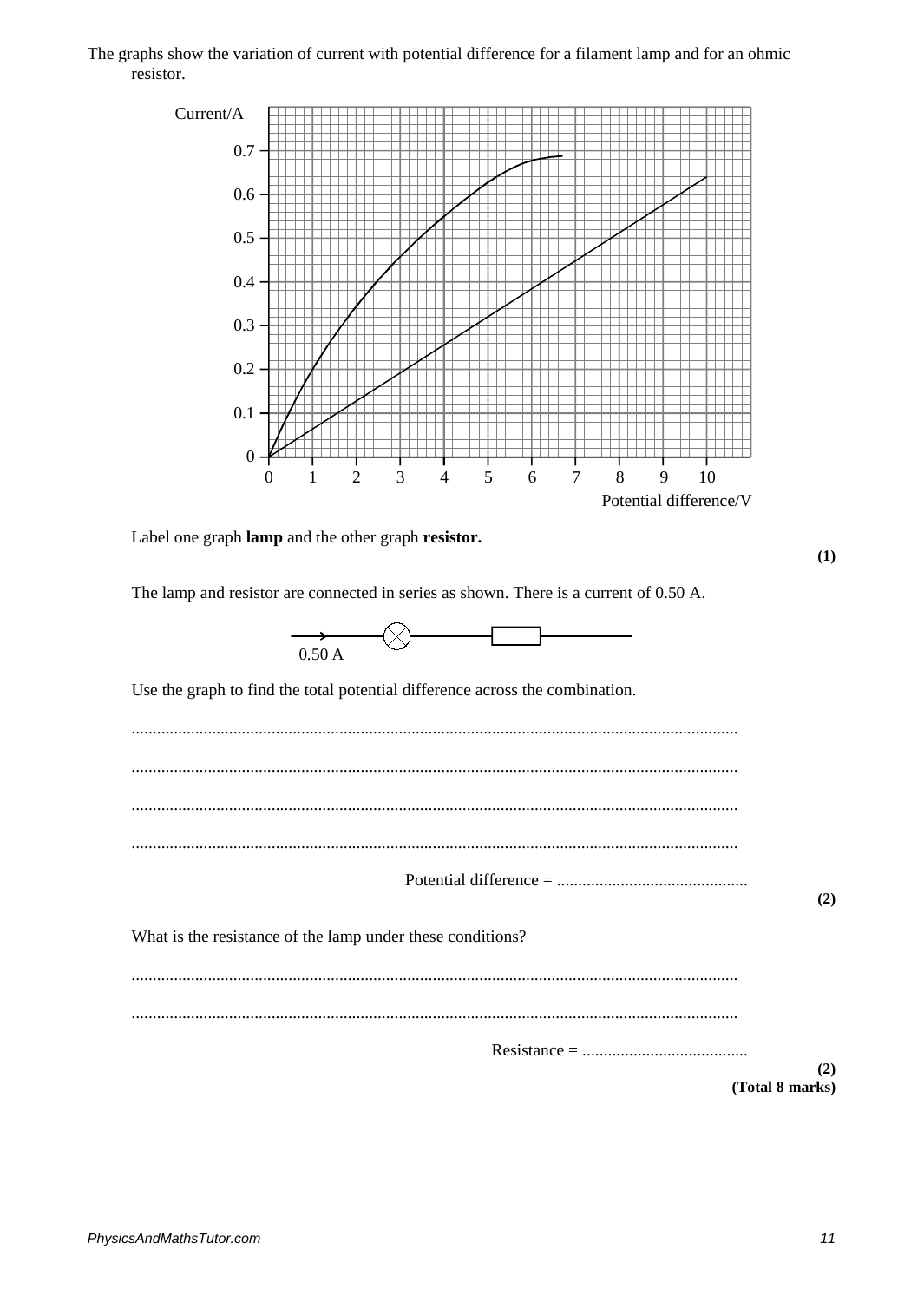**12.** Three resistors  $R_1$ ,  $R_2$  and  $R_3$  are connected in parallel with each other. They could be replaced by a single resistor of resistance *R*.



Show that the resistance,  $R$ , of the equivalent resistor can be calculated from

$$
\frac{1}{R} = \frac{1}{R_1} + \frac{1}{R_2} + \frac{1}{R_3}
$$

............................................................................................................................................... ............................................................................................................................................... ............................................................................................................................................... ............................................................................................................................................... ............................................................................................................................................... ...............................................................................................................................................

A student has four identical resistors each of resistance 10  $\Omega$ . She connects them to form the different networks shown below.

Calculate the equivalent total resistance of each network.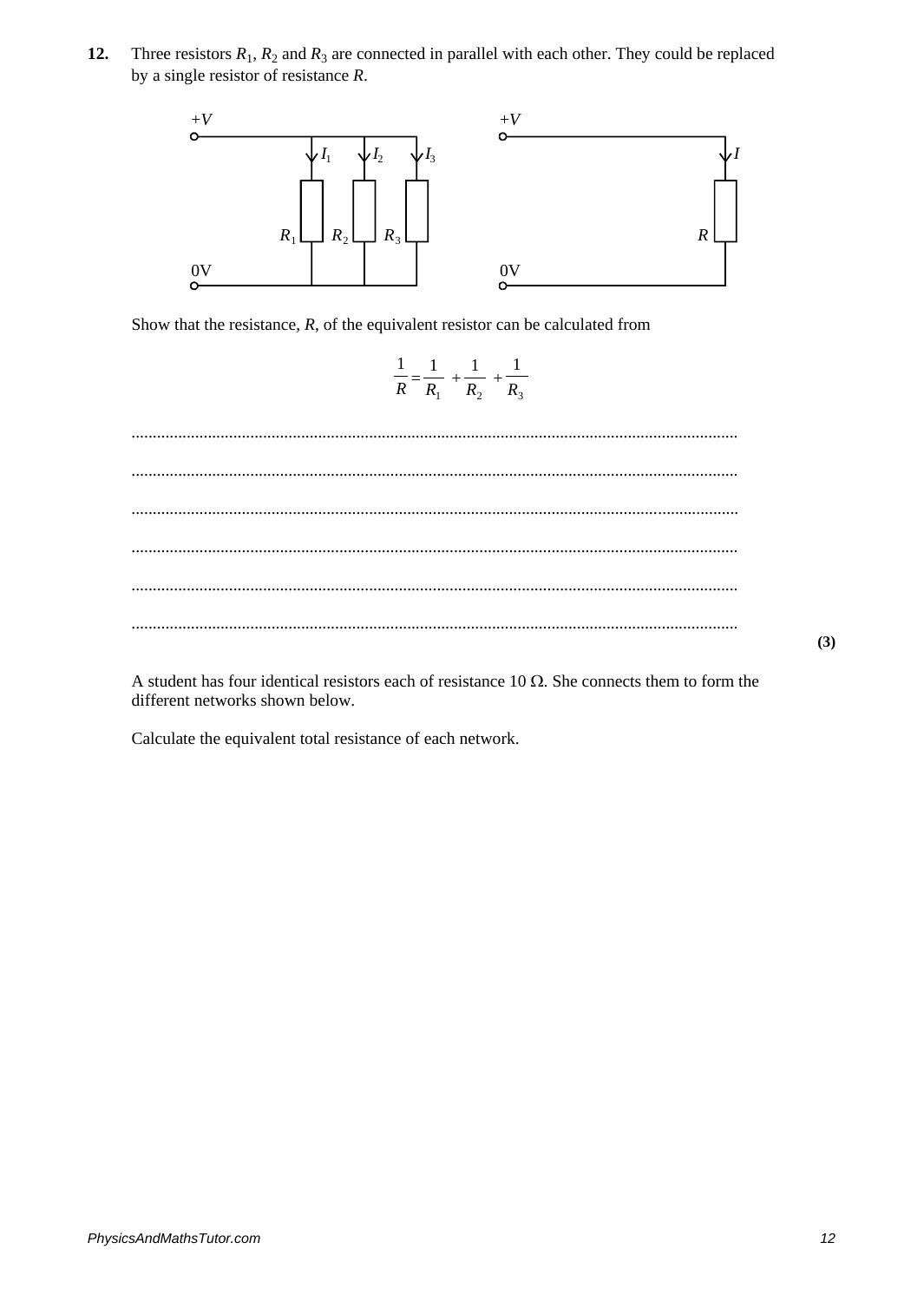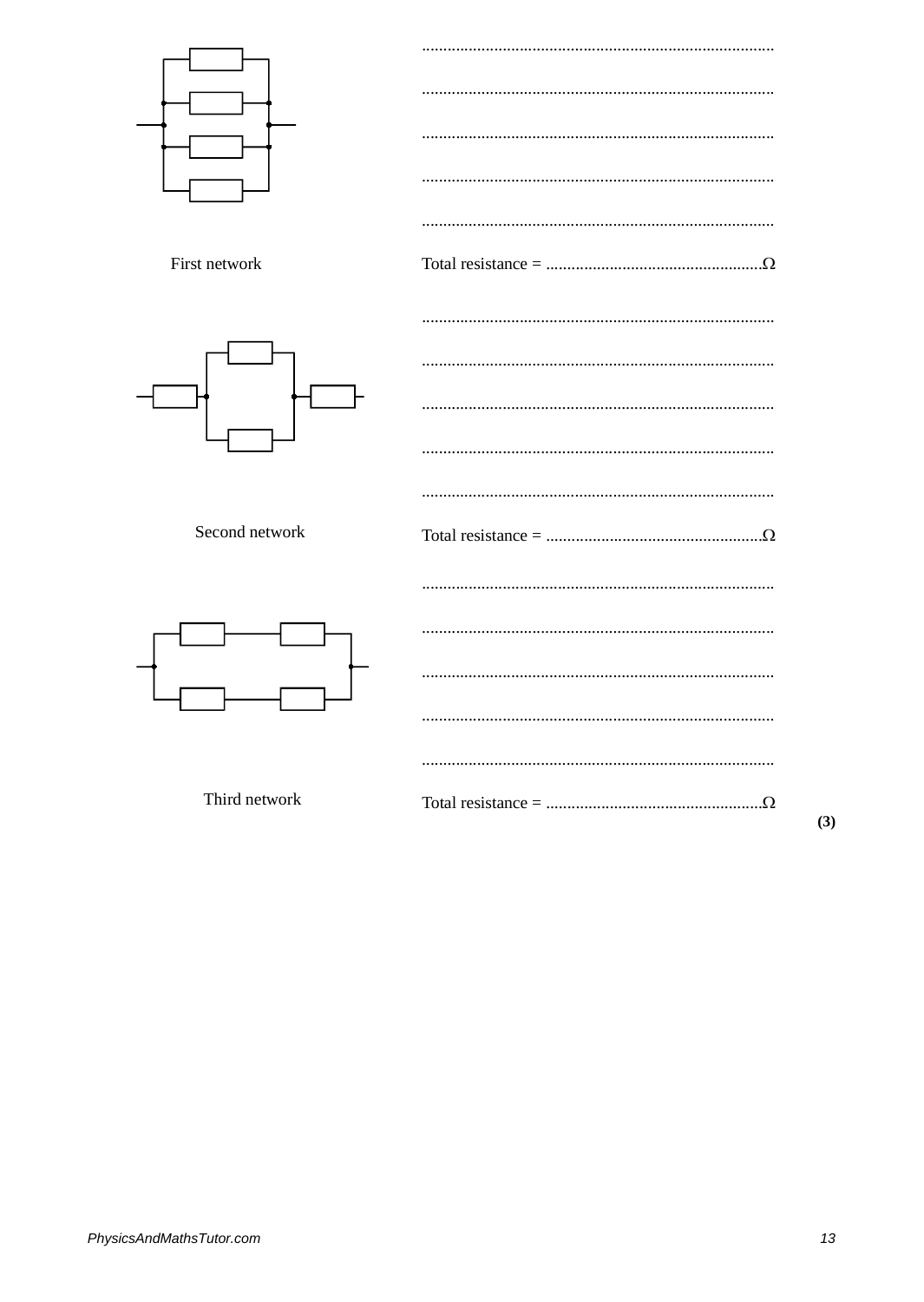She then connects a battery across the second network and adds meters to make the circuit shown below. A current of 50 mA is drawn from the battery.

| $50\,\rm mA$<br>$10 \Omega$<br>$10\ \Omega$<br>$10\ \Omega$<br>$10 \Omega$ |
|----------------------------------------------------------------------------|
| Determine the reading on each of the three meters.                         |
| Reading on ammeter A:                                                      |
| Reading on voltmeter $V_1$ :                                               |
| Reading on voltmeter $V_{2}$ .                                             |
|                                                                            |
| (5)<br>(Total 11 marks)                                                    |